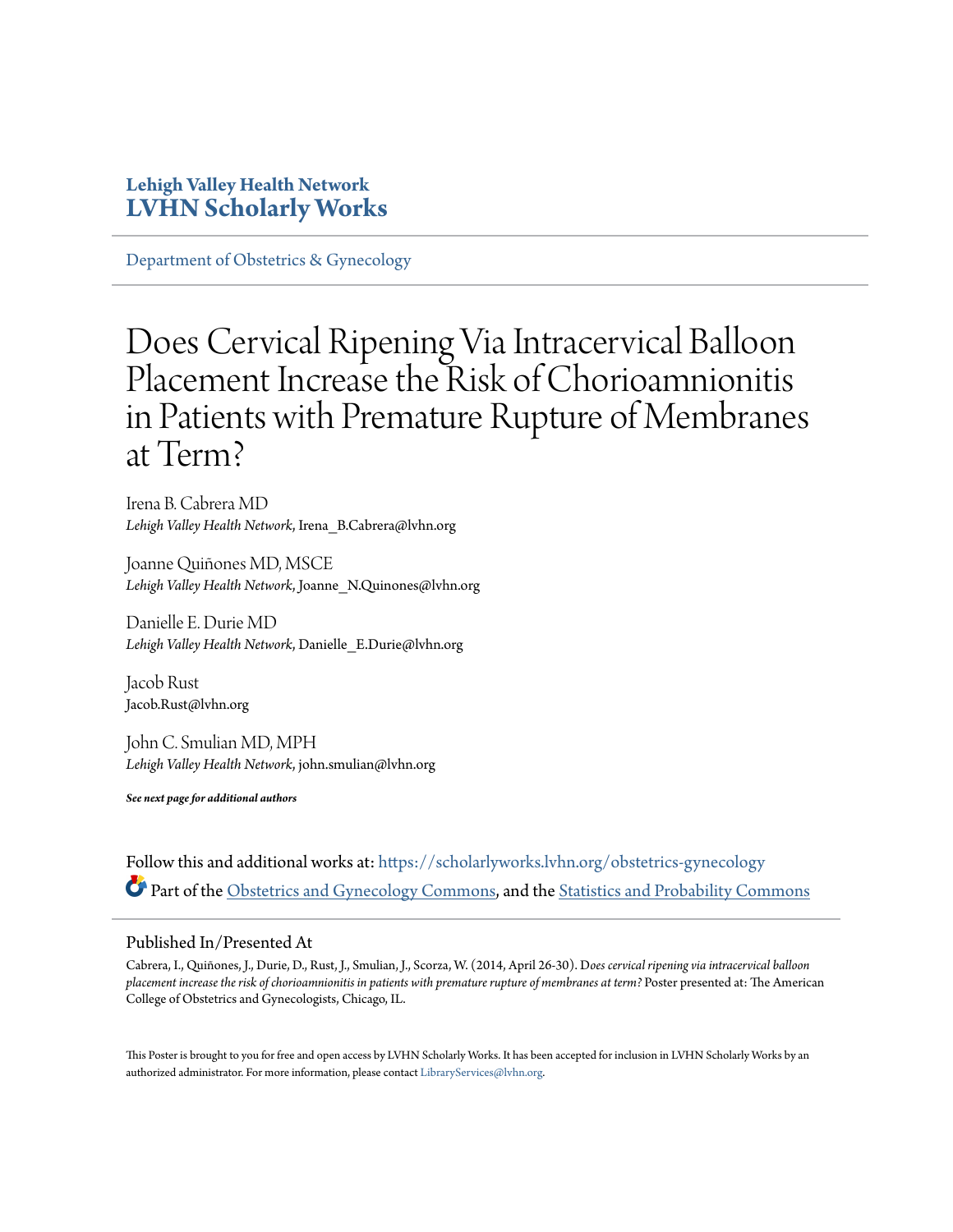#### **Authors**

Irena B. Cabrera MD; Joanne Quiñones MD, MSCE; Danielle E. Durie MD; Jacob Rust; John C. Smulian MD, MPH; and William E. Scorza MD